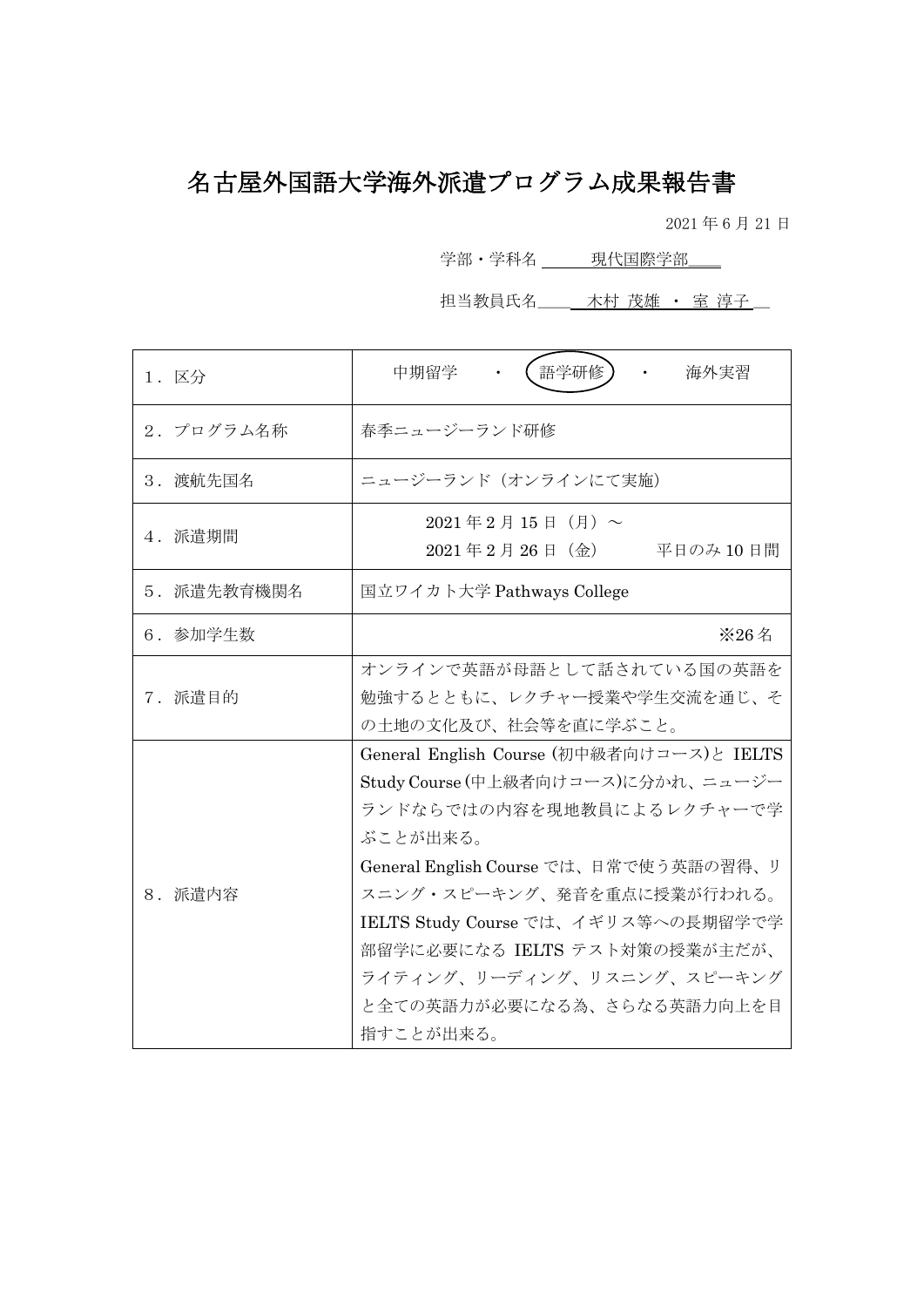| 9. 成果  | 講義を通して多くの課題をこなすことで、ライティング、<br>リーディング力の向上に繋がった。現地教員はもちろんの<br>こと、研修中の補助教員は全員がネイティブスピーカーで                                                |
|--------|---------------------------------------------------------------------------------------------------------------------------------------|
|        | あったため、日常生活と比較しても英語に触れる機会が圧<br>倒的に多く、リスニング、スピーキング等のコミュニケー<br>ション能力が向上した。講義では主にニュージーランドの<br>多文化社会を学ぶ中で、積極性や自己表現の重要性、多様<br>性についての考えを深めた。 |
| 10. 備考 | ※特例で休学中の学生1名の参加を認めた。そのため、研<br>修参加者数は26名だが、単位認定されたのは25名                                                                                |

以上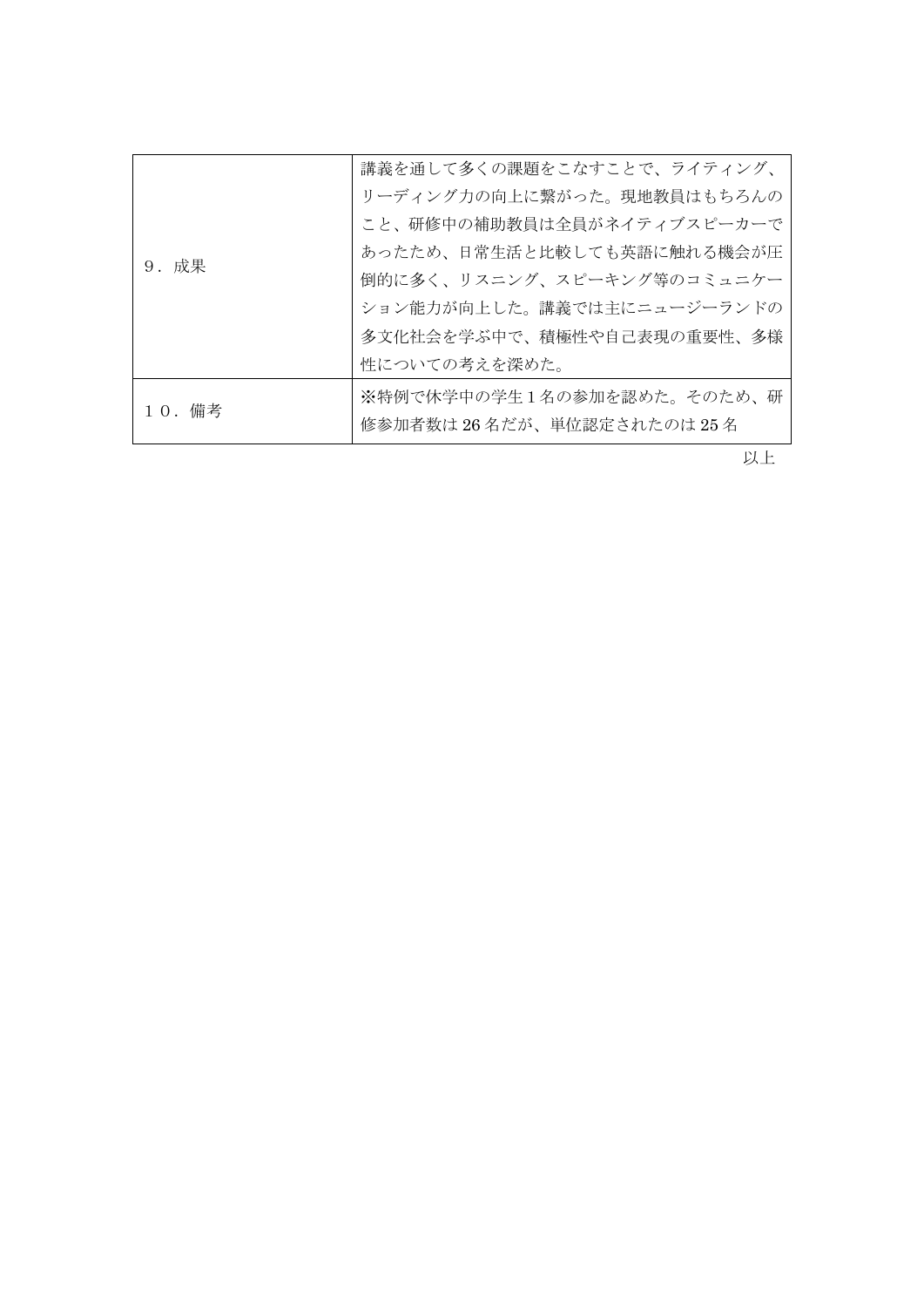#### A Report on the Online Waikato Programme

1. What were the most important or interesting things that you learned?

For example, on English skills, New Zealand life and culture, and communication with teachers and students in New Zealand.

I have learned a lot of things in this online class. Especially, I was very interested in the lecture which I took in the last three days. I could understand how wonderful country NZ is, and I also could reconsider what is "diversity" through this lecture. Before it, I knew that NZ is a very multicultural country, but I did not know about its information in detail. Actually, I have visited NZ for two weeks as an exchange student when I was a high school student. I can remember that I met several people who had different backgrounds there during the trip. It was an unforgettable experience for me because it was my first time to go abroad and to meet many foreign people. I rarely have a chance to meet or talk to foreign people in Japan even I go to Nagoya which is one of the urban places almost every day. I major English in my university, but unfortunately I do not use English outside of the campus. Japan is not a multicultural country compared with NZ. Almost 99% people are Japanese and only 1% people are other. Thus, Japanese people have almost the same backgrounds, and it makes it difficult to accept different cultures. They tend to hesitate being different. On the contrary, NZ accepts several people and culture and also respects traditional people and culture like Maori. I guess it is the most different thing between Japan and NZ. Teacher often said "it does not have a right or wrong answer" in the lecture. I learned diversity has no answer what is correct. Everyone is different and everyone is special.

2. Do you have any suggestions for improving the programme?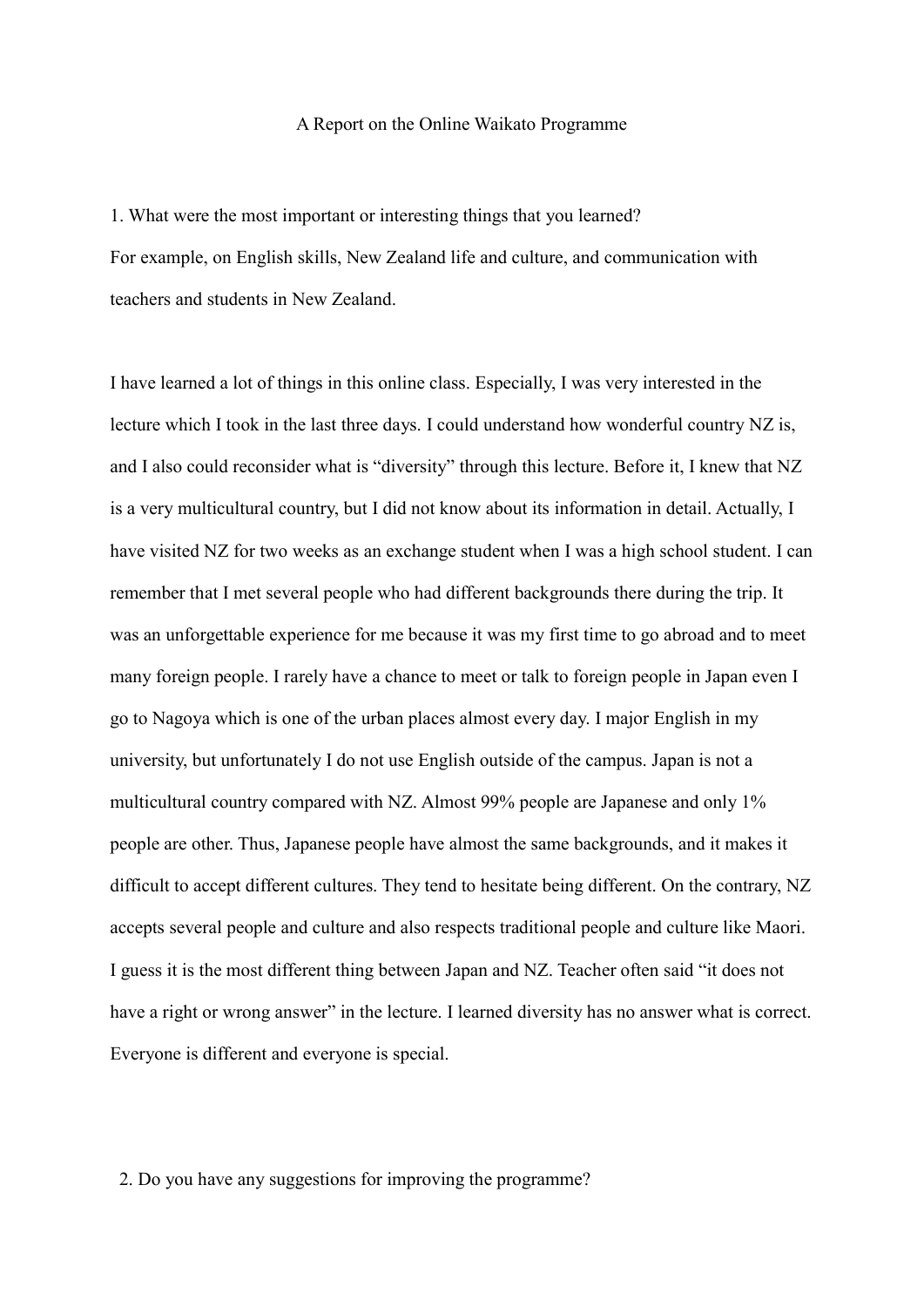I was satisfied with this online programme so much, and I would like to say thank you to all of you who related to this programme. But I have some suggestions to improve it for the next candidates. Firstly, I wanted to study lectures more. We had only three classes in this time, but I wanted to take it everyday. I thought most of the students were interested in the contents of the lectures. We have similar classes at NUFS, so it was interesting to focus on comparing Japan and NZ. Secondly, I would like to talk with Waikato university students. It was a memorable experience for me, and it could be learned in real conversation. We have less chances to study casual English like that in Japan. As another suggestion, I felt reading text was a little bit difficult compared with other tasks. Teacher said "finish this within 15 minutes." However, I could not finish it because it was too difficult. I suggest using easier text first, then using more and more difficult ones. In addition, I suggest organizing classes depending on each students' level. I sometimes felt the gap between my classmates. Some students spoke very well, but some students struggled to express their thoughts in English. Specifically studying in some groups or breakout rooms, I could see the gap many times. I think it is important to try to study a high level of English, but do not forget to have possibilities to cause this situation. I guessed you should set a limitation on choosing the course like IELTS score or TOEFL score which students already have.

3. What advice would you give to students who are going to participate in online programmes like this?

Firstly, I would like to say "participate actively" and "do not hesitate to ask." I think Japanese students are too shy. Even if they have good opinions or some questions, they do not try to speak up in class. I believe sharing our opinions with each other is very important to learn new things. We can understand in different ways and learn more deeply. I faced some troubles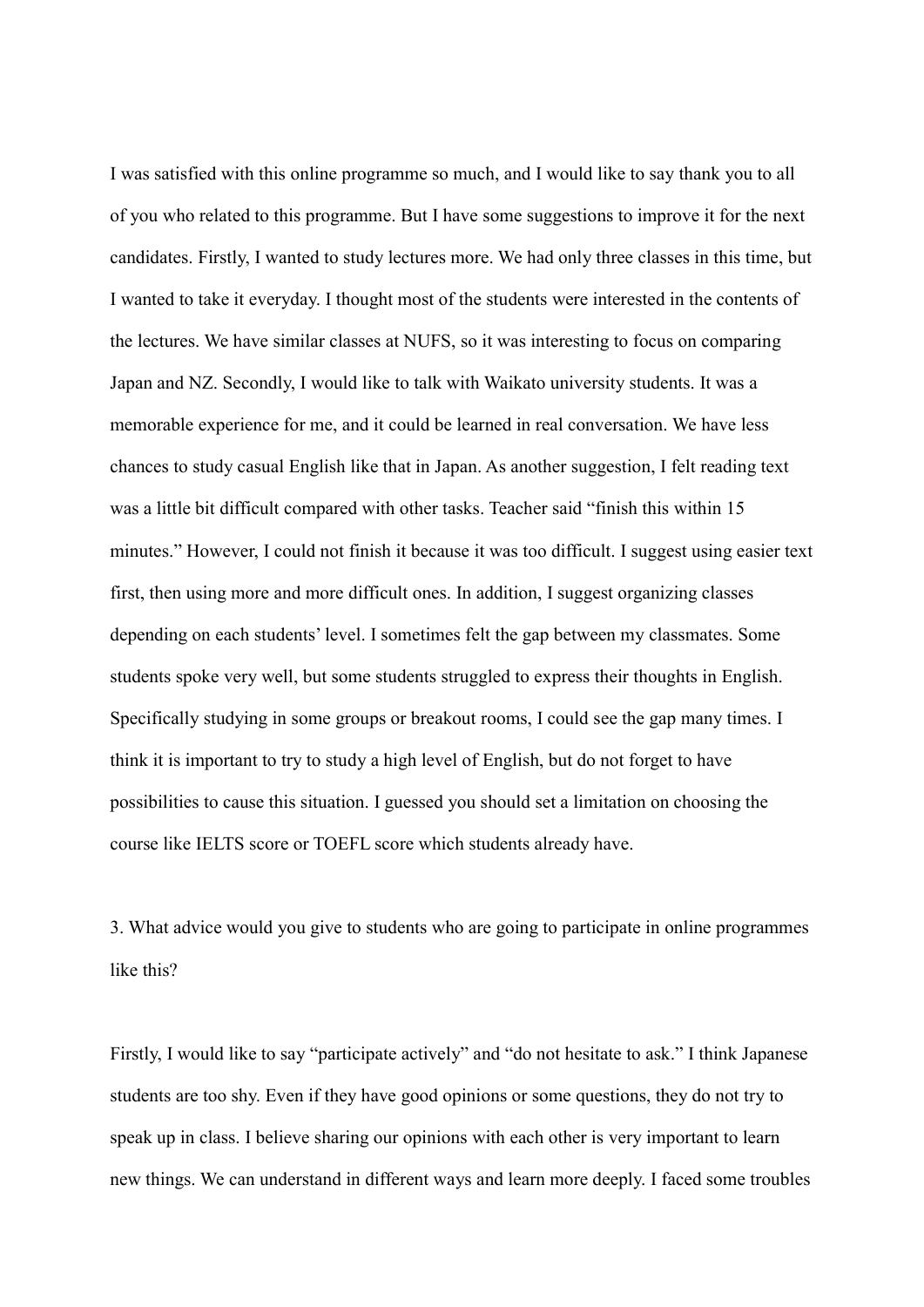with the online class as wi-fi connection or screen problems. I always tried to tell someone what happened to me when I had some problems, because nobody noticed the problems. It helps to work tasks better and more smoothly. Being too shy is not good for only me, but also for other people. Secondly, I recommend improving "Speaking skills" before the online classes. Japanese English education just focuses on Listening and Reading skills, so most of Japanese students are not good at speaking. IELTS exams include four sections, so we need to prepare for all of English skills. However, we do not have enough chances to speak English in Japan. I was disappointed with my speaking skills many times during this online course. Speaking skills were the most important for this online class, because the class did not have a passive style, so we needed to participate actively in the class by speaking. I believe that speaking skills can improve by increasing chances to talk and making mistakes. We do not need to be shame making mistakes. It is one of the good ways to improve English.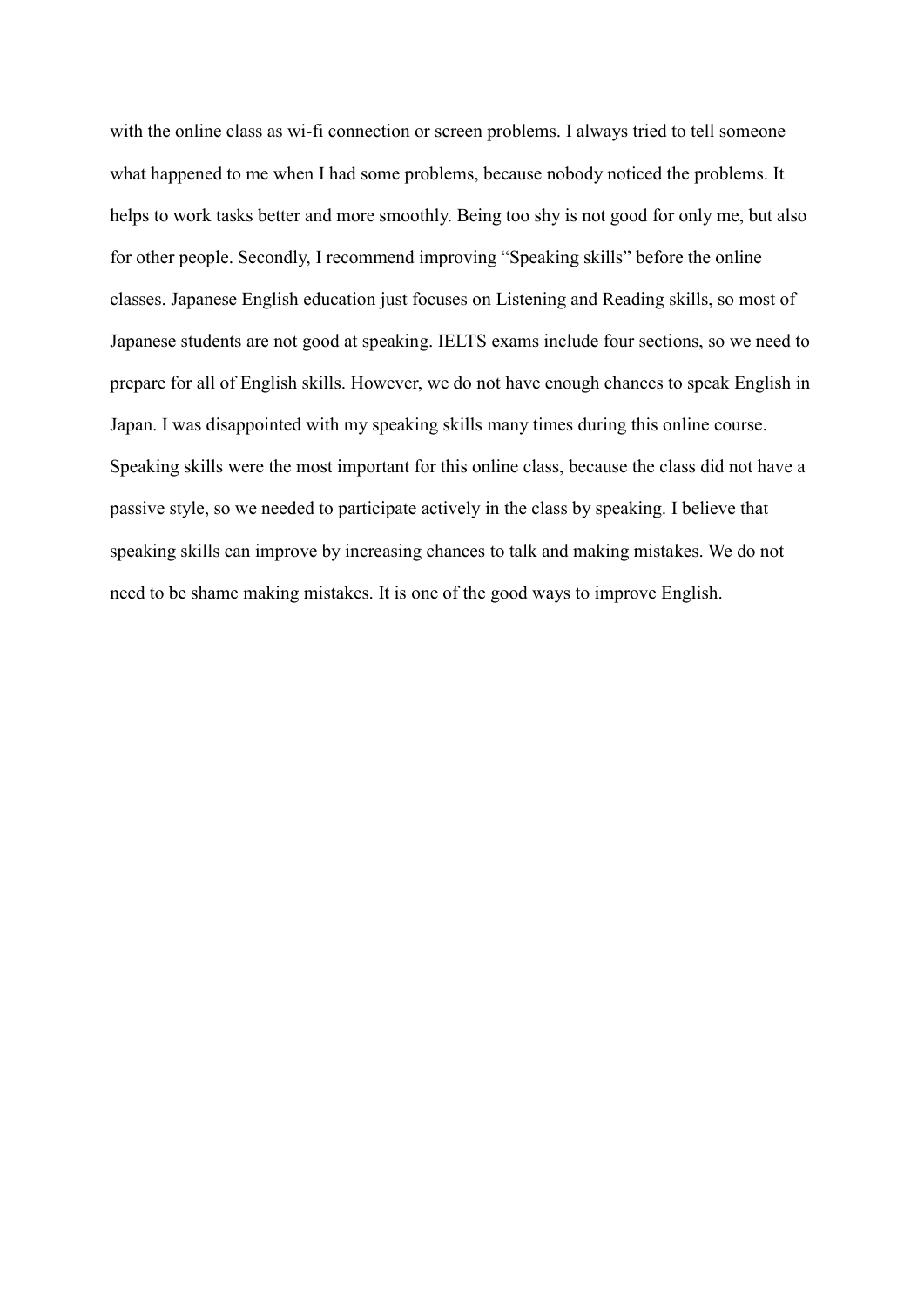#### A Report on the Online Waikato Program

1, What were the most important or interesting things that you learned? For example, on English skills, New Zealand life and culture, and communication with teachers and students in New Zealand.

I had never taken the IELTS exam before, so I was glad to learn the basic knowledge of IELTS and how to solve questions in this course. In the writing section, I had to compose different sentences for each part, and at first, I could not write well, but after a few times, I got the hang of it. I also learned how to correct grammatical errors in the writing section, which helped me to improve my TOEFLITP too. I also learned that spelling is very important in IELTS. I am not good at spelling, and I could not spell many words correctly even in this class, so I would like to study more consciously. I thought TOEFLITP was very difficult, but IELTS is much more difficult, and I felt that I have to study harder. I am still studying for TOEFLITP, not IELTS, but it made me think that I would like to study in a way that would be useful for IELTS as well. Through communicating with the teacher, I learned the importance of actively asking questions and having conversations. I was not confident in my English ability, so I was not able to speak out openly at the beginning. However, seeing other students, such as first-year students, being proactive, I was able to speak proactively towards the end. It was good to take classes not only for the same grade students but also first and third graders because I was inspired. There were many times when I felt depressed because I could not speak well, but this experience motivated me to make more efforts in the future. The additional lecture on New Zealand's culture and identity formation was very interesting. The gender ratio and ethnic diversity in New Zealand politics broadened my horizons. A Japanese woman's story about her study abroad experience was very interesting. She said that she became very cheerful and proactive after coming to New Zealand. She also said that the local teachers and friends had changed her. Unlike Japan, New Zealand has a wide variety of people, cultures, and languages. I felt that I would like to learn more about the way of thinking and life of people in a multinational country. The exchange with the local students was a great opportunity to get a feel for life in New Zealand. I was surprised to see that many of the dishes were from other countries such as Japan and India. I did not know well about New Zealand, so it was interesting to learn about culture of meal and so on.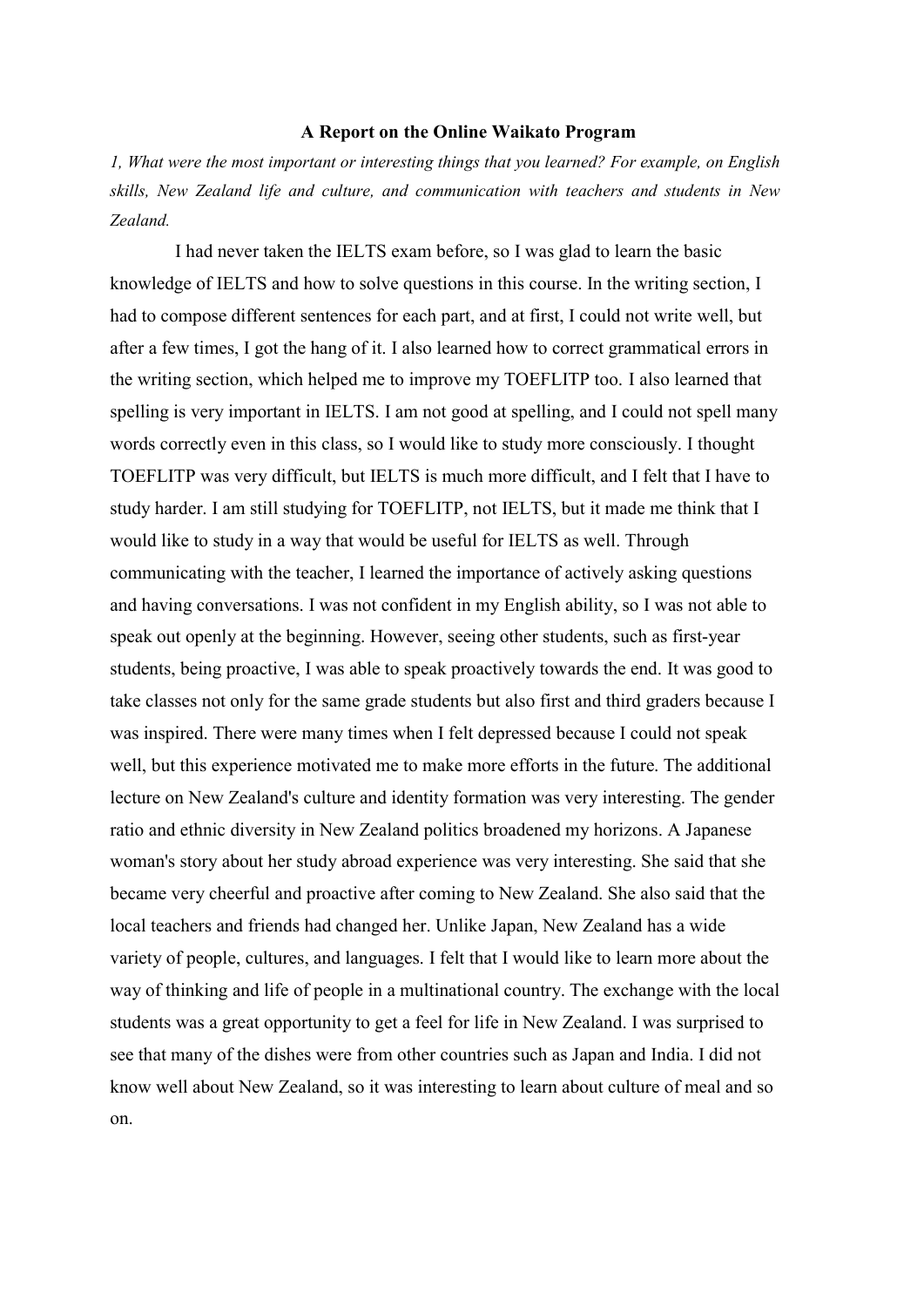#### 2, Do you have any suggestions for improving the program?

In this class, which was an IELTS class, an overview of IELTS and explanations of the questions was main. I found it very informative, but also, I would have liked to have more time to talk with other students or teachers. Also, the class time was not very long this time, so I thought it would be good to have more time and more practice questions of IELTS. In my case, before I do write practice, I am not good at grammar. Therefore, I would have liked to take more classes on grammar. In this program, there were only three additional lectures. These classes were very interesting, so I think this program should have more additional lecture. I also felt that it would be more stimulating if I could take specialized classes that I could take when I study abroad. I think it would be a more fulfilling program if this program add not only lecture about IELTS but more additional lecture about culture, exclusive knowledge and so on.

### 3, What advice would you give to students who are going to participate in online programs like this?

Online, you may feel lonely in a class, even if some other students participate same class. Therefore, it is a good idea to communicate with the school office staff and teachers in a positive manner. They will be accommodating and help you with your concerns and problems. Also, it can be embarrassing to ask questions online, but if you have any questions, you should ask your teachers." Asking makes one appear foolish, but not asking makes one foolish indeed". Though this class, I felt that this proverb is so important. In addition, if you can take classes at a university, like this online study abroad program, I think you should take class at university. The support from the native Englishspeaking teachers and the administrative staff which stay in the university will be very helpful for students. Also, I believe that taking classes with other students at school is a great way to improve your motivation. Additionally, this time, the University of Waikato had several Zoom events, so if you have those opportunities, you should actively participate and expose to English.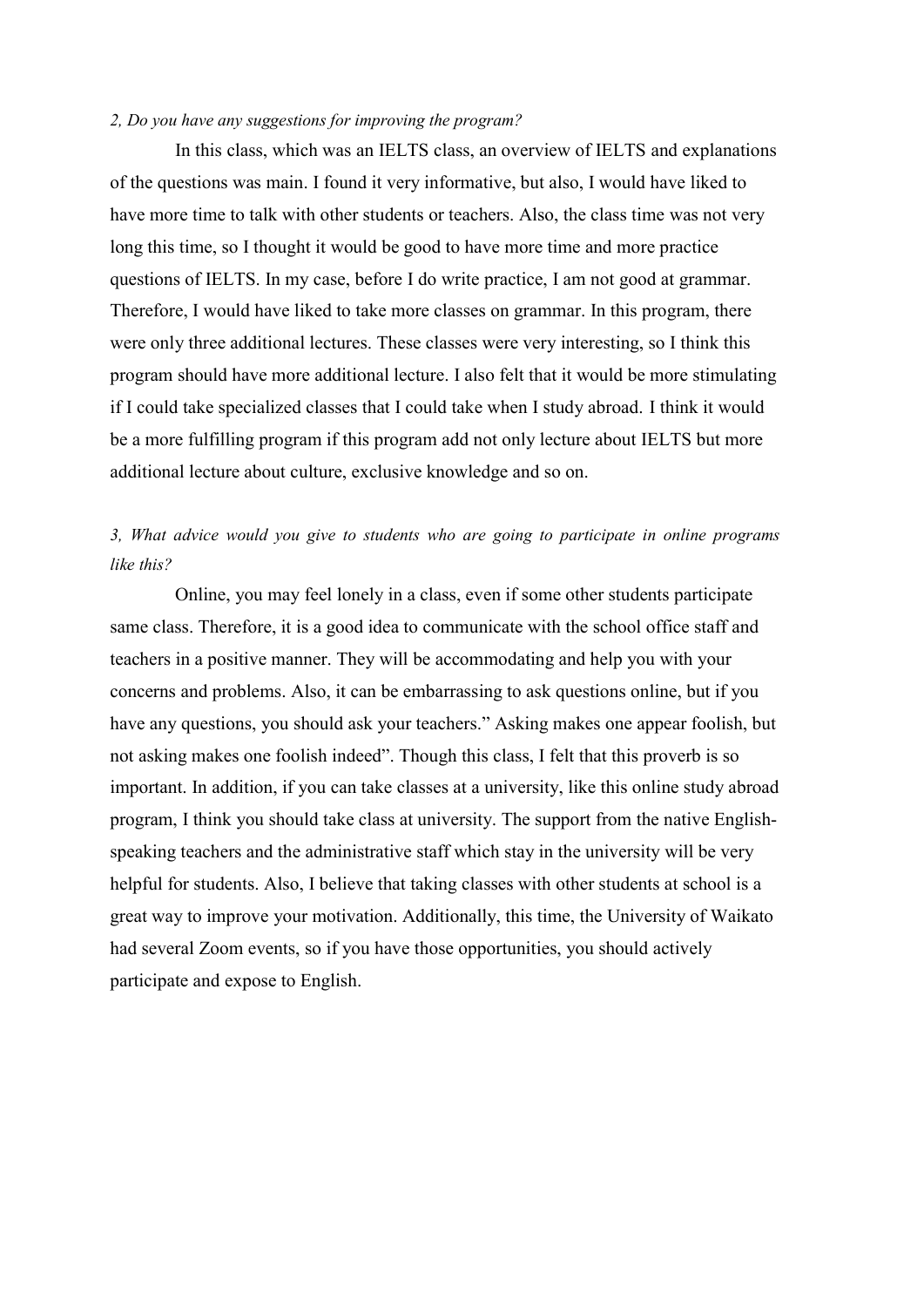#### A Report on the Online Waikato Programme

1, The most important point I learned was that people need to understand many cultural differences between New Zealand and Japan, such as ideas, values, festivals and foods. Before I participated in this program, I did not know New Zealand culture well. Through this program, I could understand that there were a lot of interesting cultures in New Zealand. However, when I discussed some diversities, I found that Japan is relatively less diverse than New Zealand. When we talk about cultural diversity, I noticed that most restaurants in Japan do not have the option of a vegan menu. Additionally, there are almost no differences in religion or appearance compared to New Zealand. So, it is sometimes more difficult to think about diversity for Japanese people than New Zealand people. But Japanese people do not excuse that. We have to know that there are many kinds of diversity and all elements should be respected. After the lecture, "Diversity and Multiculturalism", I deepened my understanding that it is important to keep learning about the cultural differences. Because if I do not know about or do not respect other cultures, values, identities, I might offend them. people are all different, but we all can communicate with and respect each other. No person, no culture, no ethnicity, no value and no race are superior to others. People sometimes forget it unconsciously, but they should never forget it. Even though many people know that they can not judge only by culture or identity, discrimination in culture and identity does not go away. So, the lecture also gave me an opportunity to think about discrimination problem. When I become a second-year student, I am going to study about black discrimination in seminar. Then, I would like to make use of this idea of diversity that I learned in the program.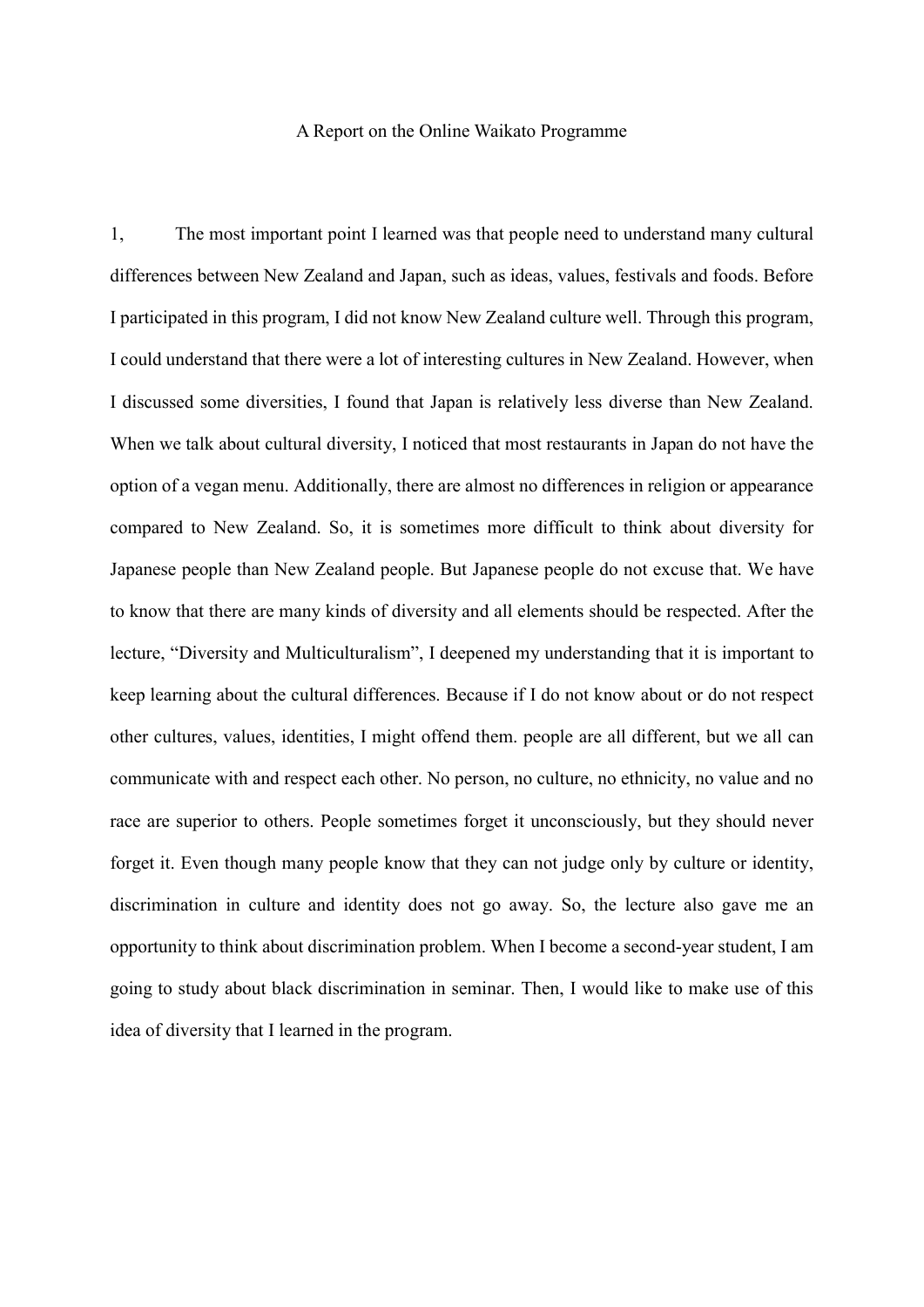2, The program was really interesting for me. I am sure that it was a very good experience in my college life. As my teacher said, I could be satisfied with the program. I could be told how to learn some English skills, words, the way of writing and "Diversity and Multiculturalism". I also experienced student exchange. It was an experience that was good for me. So, I would like to do it more and challenge my English skills more. There is little chance that I can talk to students in foreign countries for most students due to the Corona pandemic. It can be a good time to share each culture directly. Thus, I think it is better to increase the number of student exchanges during self-study time. Speaking skills can not be improved alone unlike writing, listening and grammar. So, I think it is better that writing, listening and grammar should be given as our assignment, and speaking should be done a lot in the class. I realized the more I spoke English in the program, the sooner I came up with the English I would like to speak. I am sure that the number of speakings improves English skills considerably.

3, I would advise students to talk positively. Many Japanese students are likely to care about others' opinions. They hesitate to ask questions and say their opinions. But nobody says that they are weird. I am sure that it is important to open your mind even if they are not confident. I watched a video of a boy who likes being alone but does not like loneliness in the class. I thought the boy's idea was similar to me. I also like being alone but do not like loneliness, too. However, he was influenced by his friend and gradually opened his heart. Then, I found that people can not understand the person without opening their hearts in the program. It is not bad being alone, but closing his heart is sometimes not good. So, a threeminutes identity speech in the program by my classmates helped me get to know their information very much. Plus, the more I get to know about my teacher, New Zealand cultures, New Zealand values, and New Zealand diversities in the program, the more I can understand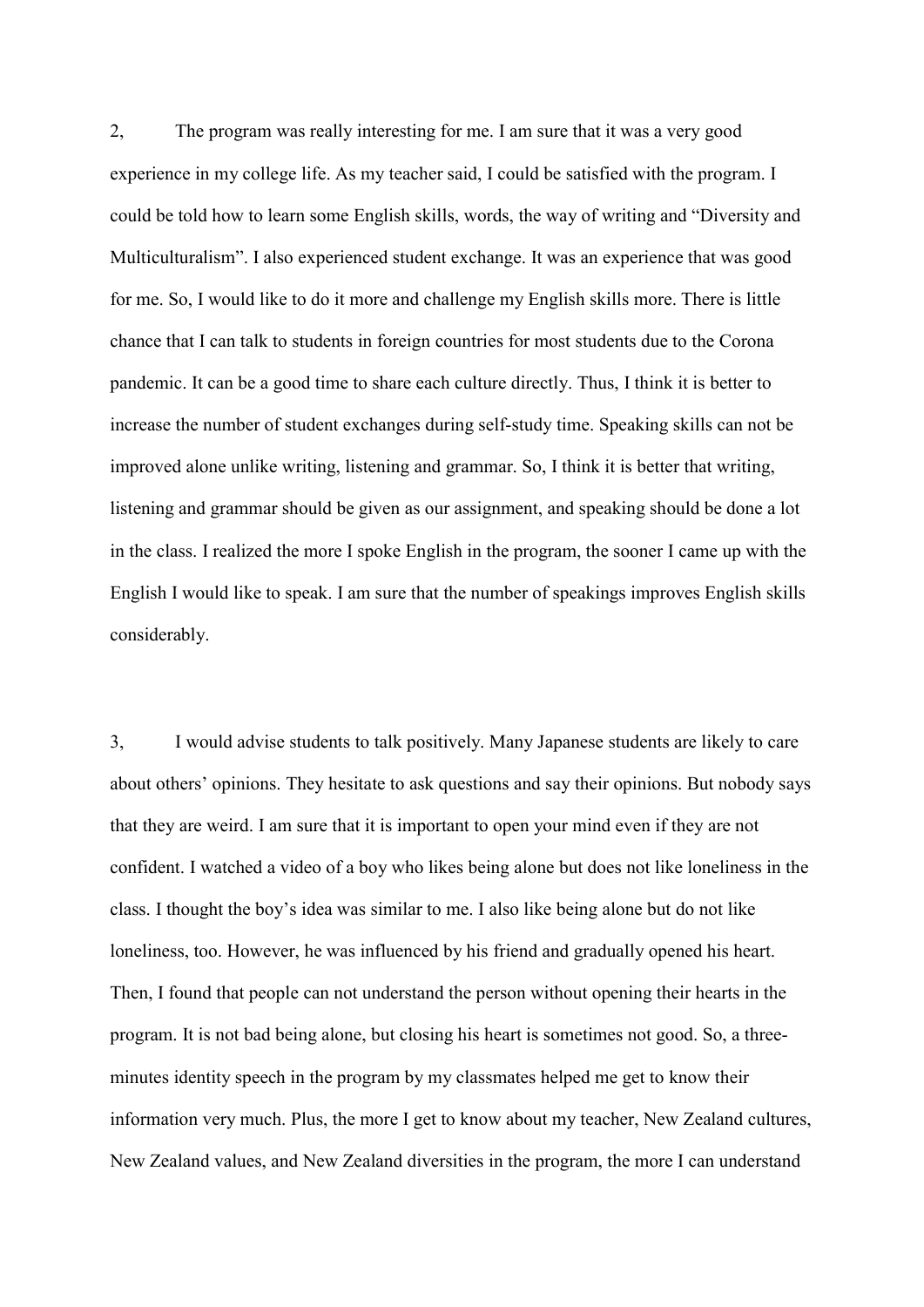and respect them. Thus, if students have a chance to say something in a program, it is good to talk positively and open their mind. I felt that it is more important to gain a lot of experience at such a wonderful opportunity than not to speak for fear of failure or shame.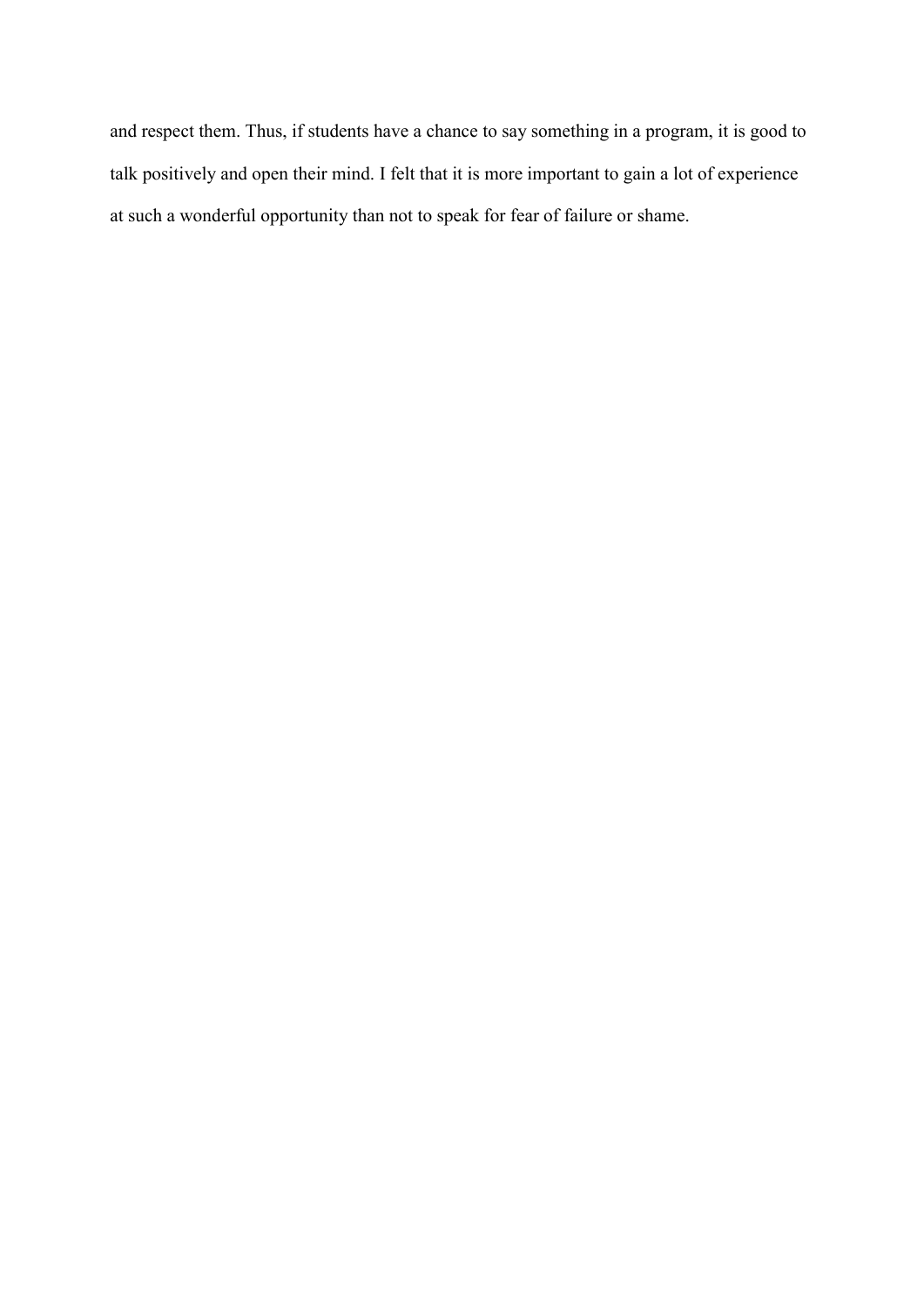## 1. What were the most important or interesting things that you learned? For example, on English skills, New Zealand life and culture, and communication with teachers and students in New Zealand.

The most important or interesting thing that I learned is diversity in our life. I had never thought of those things, e.g. Multicultural classroom, Benefits of multiculturalism in a community and workplace, and Cultural diversity etc. However, I am very happy I could get an opportunity to think about it in detail and learn a lot of various cultures.

To begin with, we learned that we are different. We have a lot of different types of diversity. For instance, Cultural diversity, Racial diversity, Religions diversity, Age diversity, Sex / Gender diversity / Sexual orientation, and Disability diversity. Speaking of age diversity. Working living with people of different ages and, most importantly, generations. Speaking of disability diversity. There are various types of disabilities or chronic conditions included here ranging from mental to physical. Some societies often make reasonable accommodations (installing ramps for wheelchairs or providing mental health support) to help people with cisaoilities integrate into the workplace and be involved in social activities.

Additionally, we realized that Multiculturalism is not a thing to be avoided. But, it is something that makes the world beautiful (or a better place). I am from language. I am from people who have influenced my life. I am from values and beliefs. I am from food in family gathering and special and special occasions. We have a lot of different values and ways of thinking. That's why we get together, team up. Yet, it is our own individual ideas that makes us stand our from the crowd and be unique! The more we know about the cultures of others the more open-minded, tolerant and global we become. Our cultural values, traits and beliefs are different and diverse. We are all different, but together we are the same. We must respect each other's cultures and differences throughout the world to prevent racism, hate and discrimination.

In conclusion, none of us is same as others people. Each person has their own culture and values, and these are wonderful and beautiful things. We need to show intercultural understanding and respect for each other. Intercultural understanding will built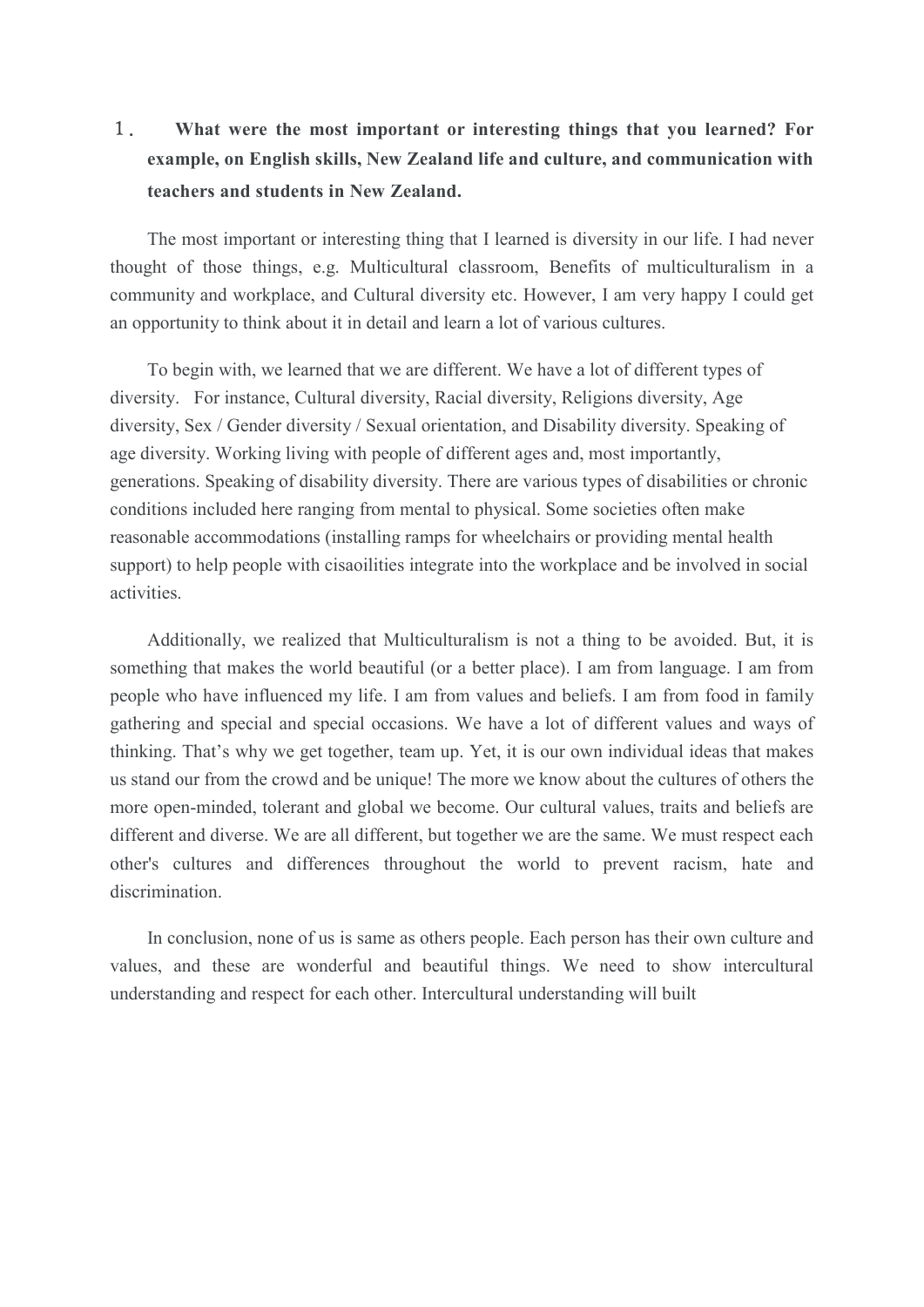#### 2.Do you have any suggestions for improving the programme?

Almost none. But, if I am forced to say.

- ① Sometimes, I could not hear people's voices and my voice didn't reach the other person and it froze many times because of wi-fi problems. In the end, the teachers tried to get us in the best condition through trial and error (changing the room, using U-wiring, etc.), and we were able to make it to the end.
- ② I wanted this program to last a little longer. I wanted it to last at least another week or two. I was a little disappointed that the program ended when I was finally getting used to it and getting to know everyone.
- ③ 3.What advice would you give to students who are going to participate in online programmes like this?

I have two pieces of advice that I would give to students who are going to participate in online programmes like this.

First, I want you to actively take part in online programmes without being shy. At first, I was too embarrassed to speak up or speak out. However, everyone is kind, including the teachers and students, so I want you to speak up with confidence and actively. Speaking up will build your confidence, and most importantly, no one will blame you. And I think this will be a great experience.

Second, trust and rely on other people, including teachers, students and yourself. Online class can be lonely and helpless because there is no one around. But the teachers will do their best to support you and answer our questions seriously, so don't be afraid to trust them. If you are not confident in your English and don't know how to pronounce a word, don't worry. Even if it's just a fragment of a word, the teachers will understand it and explain it over and over until we understand. The important thing is not to leave things unfamiliar, but to have the courage to ask. Never leave something unanswered!

 Actually, I really enjoyed talking about this class thanks to the support teachers and classmates. So you should observe two things. One, don't be shy! For another, trust and rely on teachers, students and yourself! If you do, you'll have a really great experience.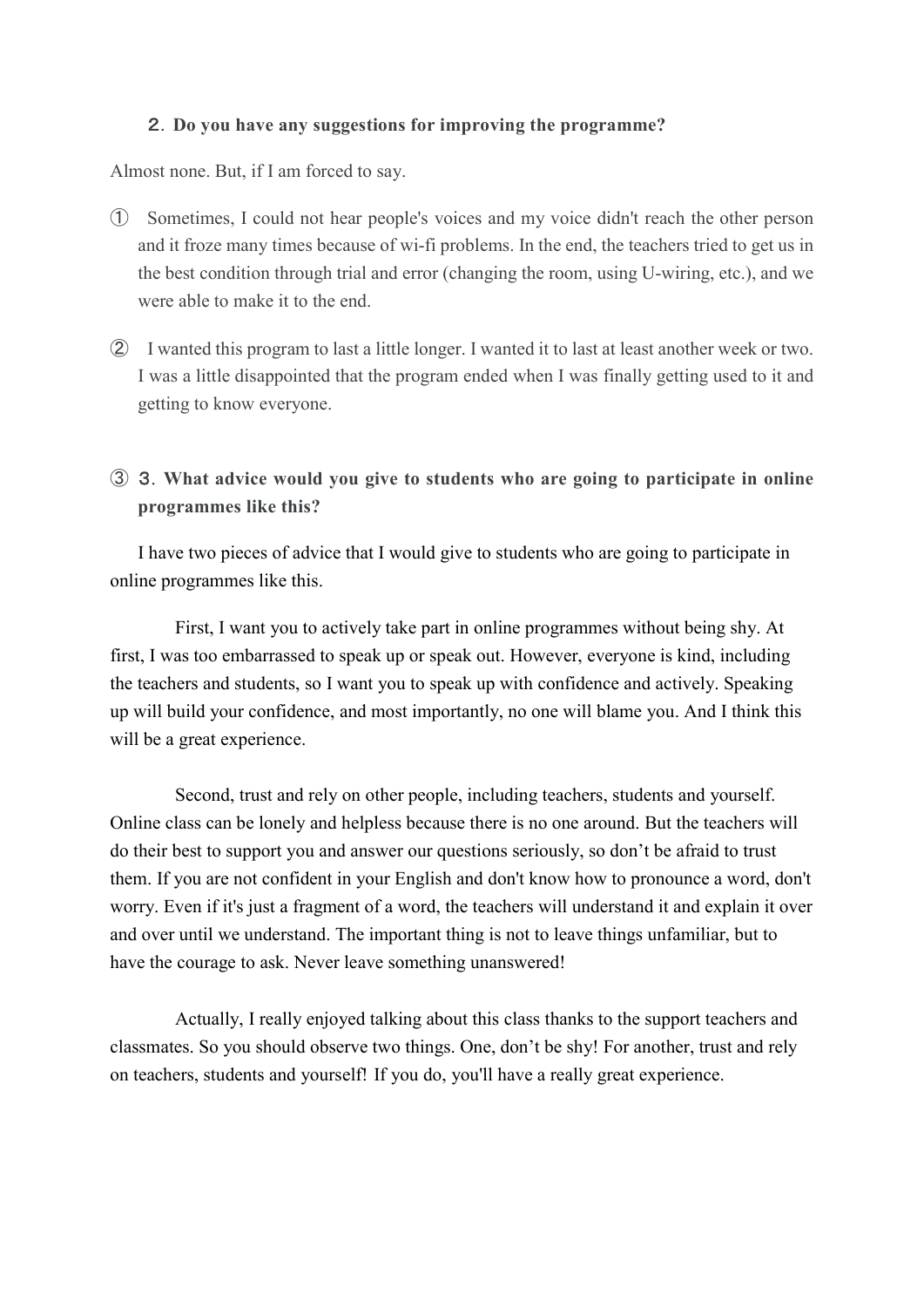#### Question1

I have learned a lot of things through this programme. I was able to learn a lot about New Zealand thanks to Dr.Martin and it is the most important thing that I have learned through this program. Through the quizzes such as kahoot, I was able to get knowledge about New Zealand. For instance, I learned food and population in New Zealand. In addition, I have read many articles in the course and some of them gave me information about New Zealand. In particular, "Kiwi", "New Zealand Food" and "New Zealand Air Land and Sky " were the most informative articles for me. The article "New Zealand Food" told me about unique food which many people in New Zealand usually eat. Besides, I found New Zealanders enjoy their meal in different ways. The article said many of people in New Zealand like to have brunch. On the other hand, Japanese people do not enjoy brunch very often. However, at the same time, I found similarity between New Zealand and Japan. It is that both Japanese people and New Zealanders enjoy eating out. Additionally, I learned food in New Zealand reflects multiculturalism. The

article "Kiwi" was also fascinating for me. In particular, I was surprised to know that Kiwi has

three meanings kiwifruits, a kind of the birds and New Zealanders. In addition to the meaning of Kiwi, I also learned the history of each meanings. I was especially astonished to know the kiwi has stood for the people of New Zealand for more than one hundred years. From "New Zealand Air, Land Sky, I learned I found that New Zealand is rich of nature. I was fascinated by the New Zealand through those reading materials.

I was able to get a lot of knowledge from lecture by Dr Martin. I have learned diversity in New Zealand. He told us that there are two official languages and four common languages. In particular, I noticed there were two big differences between languages in New Zealand and that of Japan. One is that sign language is one of the official languages of the country. In Japan, sign language is not very famous. The other is "Maori "which is language for original inhabitants is an official language. In Japan, there are some natives in Hokkaido and Okinawa and they have their own language. but their language is recognized by only a few people.

 He also told us about cultural and gender diversity in New Zealand and I was amazed by the sexual equality in New Zealand. In my country, Japan, it is very difficult for women to take lively part in the society. For this reason, I was surprised to know that there are many female police officers in New Zealand and the prime minister is also women. I thought these facts symbolize the gender equality. Furthermore, I learned that culture of New Zealand is made up of various culture. it is a strong point of New Zealand.

This programme told me that New Zealand is a fascinating country. There are characteristic culture such as food in New Zealand. Additionally, it is a diverse country and many people